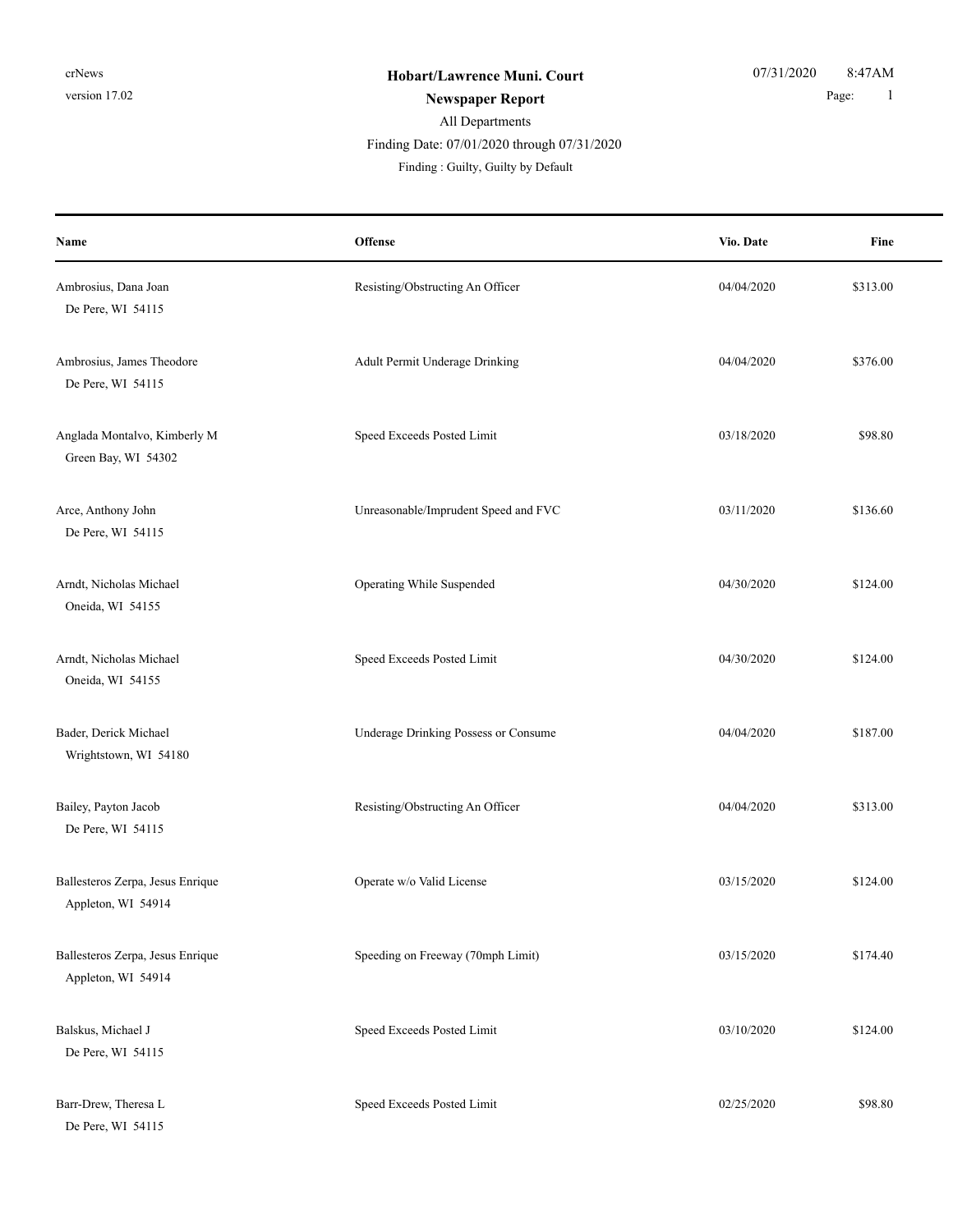| Name                                            | Offense                                  | Vio. Date  | Fine       |
|-------------------------------------------------|------------------------------------------|------------|------------|
| Bautista, Jalia Veronica<br>Green Bay, WI 54302 | Operate M/V w/o Insurance                | 05/16/2020 | \$124.00   |
| Beno, Michael David<br>Seymour, WI 54165        | Speed Exceeds Posted Limit               | 05/09/2020 | \$149.20   |
| Boie, Gary Eric<br>De Pere, WI 54115            | Speed Exceeds Posted Limit               | 03/14/2020 | \$124.00   |
| Bonetti, Louie Guido<br>Vulcan, MI 49892        | Failure to Report Accident               | 03/06/2020 | \$313.00   |
| Bonetti, Louie Guido<br>Vulcan, MI 49892        | Hit & Run - Property Adjacent to Highway | 03/06/2020 | \$7,653.32 |
| Boyce, Kim C<br>Green Bay, WI 54313             | Speed Exceeds Posted Limit               | 04/21/2020 | \$124.00   |
| Brownson, Teresa Marie<br>Neenah, WI 54956      | Speeding on Freeway (70mph Limit)        | 03/14/2020 | \$174.40   |
| Busick, Benjamin Todd<br>De Pere, WI 54115      | Failure to Stop                          | 03/18/2020 | \$98.80    |
| Cakmak, Hazal Suzan<br>Appleton, WI 54914       | Speed Exceeds Posted Limit               | 05/14/2020 | \$124.00   |
| Cooper, Lorena May<br>Green Bay, WI 54302       | Resisting/Obstructing An Officer         | 03/23/2020 | \$313.00   |
| Cornelius, Dwayne E<br>Green Bay, WI 54302      | Hit & Run - Property Adjacent to Highway | 02/07/2020 | \$187.00   |
| Cornelius, Dwayne E<br>Green Bay, WI 54302      | Failure to Report Accident               | 02/07/2020 | \$313.00   |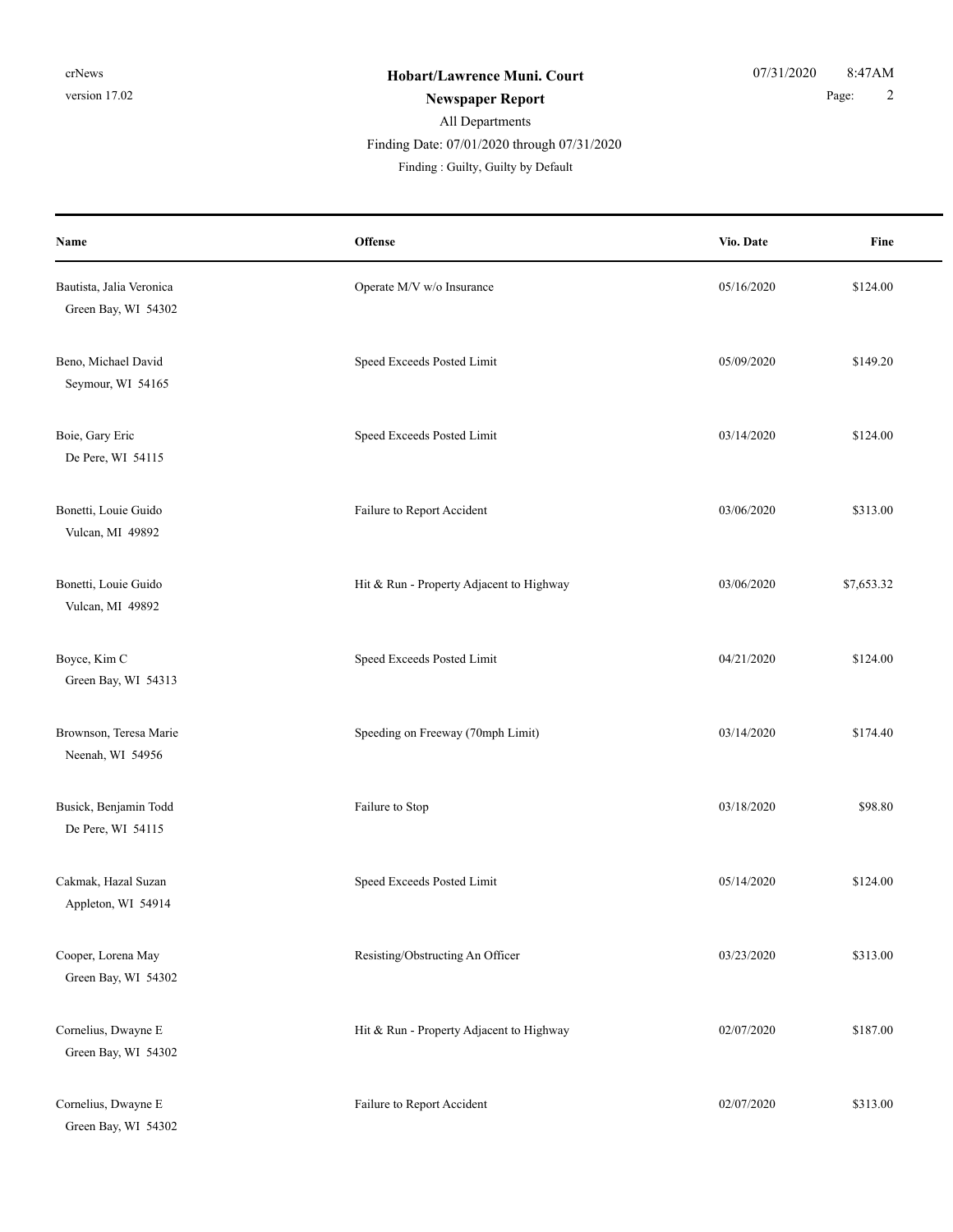| Name                                          | <b>Offense</b>                       | Vio. Date  | Fine     |
|-----------------------------------------------|--------------------------------------|------------|----------|
| Cornelius, Dwayne E<br>Green Bay, WI 54302    | Operate M/V w/o Insurance            | 02/07/2020 | \$124.00 |
| Cornelius, Dwayne E<br>Green Bay, WI 54302    | Unreasonable/Imprudent Speed and FVC | 02/07/2020 | \$136.60 |
| Croney, Bryan Douglas<br>Pulaski, WI 54162    | Speeding on Freeway (65mph Limit)    | 03/29/2020 | \$136.40 |
| Dalebroux, Baron R<br>Green Bay, WI 54311     | Speed Exceeds Posted Limit           | 03/14/2020 | \$124.00 |
| Davis, David Brian<br>Green Bay, WI 54313     | Speed Exceeds Posted Limit           | 05/05/2020 | \$149.20 |
| Devroy, Robert Michael<br>Green Bay, WI 54313 | Automobile Following Too Closely     | 03/09/2020 | \$124.00 |
| Doxtater, Melanie R<br>Green Bay, WI 54313    | Speedometer Violations               | 02/05/2020 | \$224.80 |
| Doxtator, Lijah W<br>Green Bay, WI 54304      | Operate w/o Valid License            | 03/11/2020 | \$124.00 |
| Erickson, Robert John<br>Hobart, WI 54155     | Inattentive Driving                  | 03/18/2020 | \$111.40 |
| Fiscal, Luis Antonio<br>Green Bay, WI 54302   | Speed Exceeds Posted Limit           | 04/30/2020 | \$149.20 |
| Frogg, Bonnie J<br>Wisconsin Dells, WI 53965  | Unreasonable/Imprudent Speed and FVC | 03/20/2020 | \$136.60 |
| Gaglio, Matteo Vito<br>Hobart, WI 54115       | Display Unauthorized Registration    | 04/11/2020 | \$161.80 |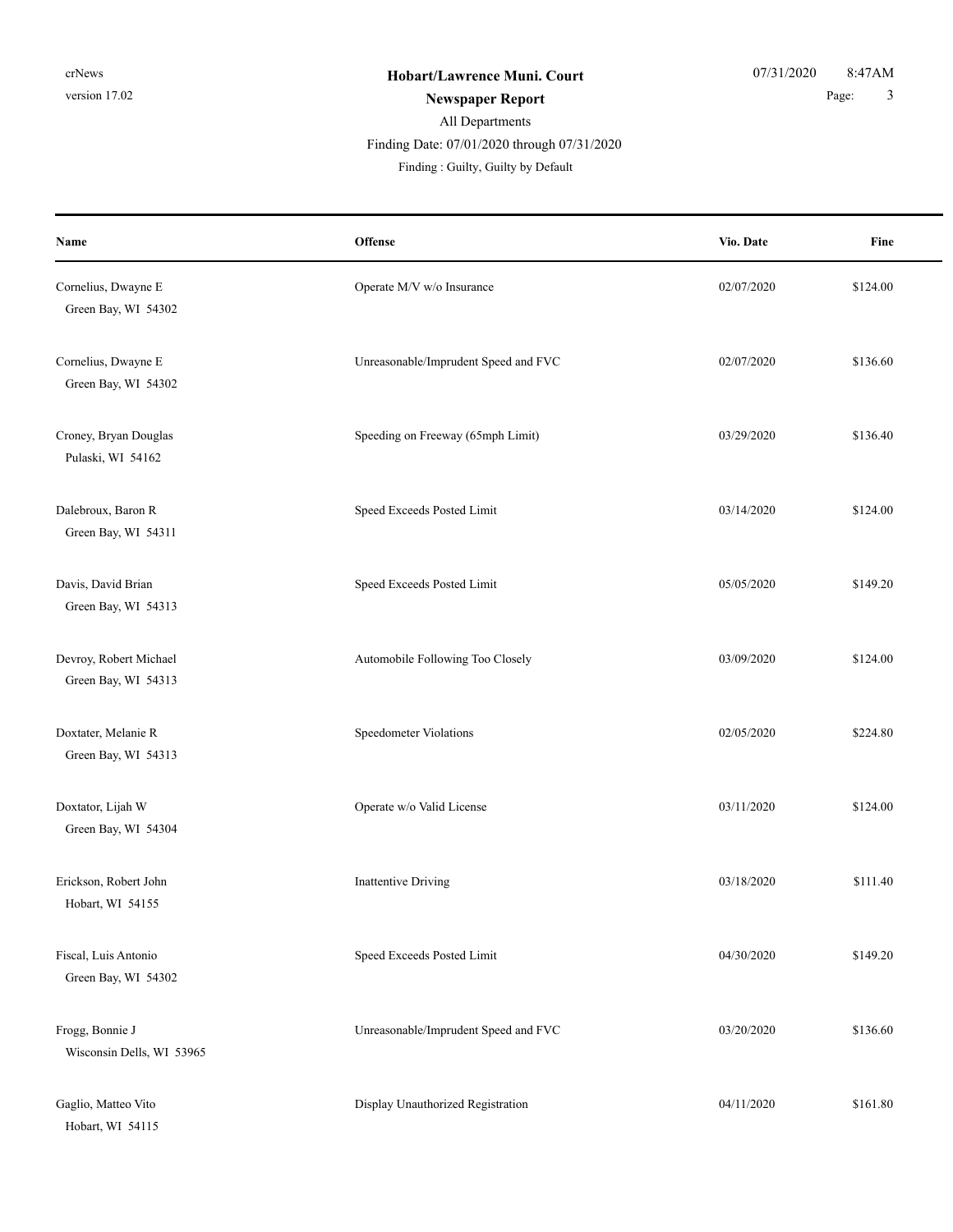| Name                                      | Offense                              | Vio. Date  | Fine     |
|-------------------------------------------|--------------------------------------|------------|----------|
| Gaglio, Matteo Vito<br>Hobart, WI 54115   | No Motorcycle Endorsement            | 04/11/2020 | \$73.60  |
| Gaglio, Matteo Vito<br>Hobart, WI 54115   | D/C with a M/V                       | 04/11/2020 | \$187.00 |
| Gaglio, Matteo Vito<br>Hobart, WI 54115   | Operate M/V w/o License on Person    | 04/11/2020 | \$124.00 |
| Gomez, Steve Adam<br>Green Bay, WI 54303  | Operate M/V After Reg Susp           | 03/18/2020 | \$98.80  |
| Gonzalez, Hector D<br>Green Bay, WI 54303 | Operate M/V w/o Insurance            | 05/01/2020 | \$98.80  |
| Hansen, Daniel S<br>Wrightstown, WI 54180 | Speedometer Violations               | 03/10/2020 | \$224.80 |
| Haven, Kelsey Marie<br>Oneida, WI 54155   | Operate M/V w/o License on Person    | 03/16/2020 | \$124.00 |
| Hein, Shannon M<br>De Pere, WI 54115      | <b>Inattentive Driving</b>           | 03/10/2020 | \$111.40 |
| Henderson, Ryan David<br>Hobart, WI 54115 | Speed Exceeds Posted Limit           | 03/13/2020 | \$218.50 |
| Hicks, Trevor T<br>Green Bay, WI 54303    | Fail Apply Title Transfer            | 03/01/2020 | \$98.80  |
| Hicks, Trevor T<br>Green Bay, WI 54303    | Operate M/V w/o Insurance            | 03/01/2020 | \$124.00 |
| Hicks, Trevor T<br>Green Bay, WI 54303    | Unreasonable/Imprudent Speed and FVC | 03/01/2020 | \$136.60 |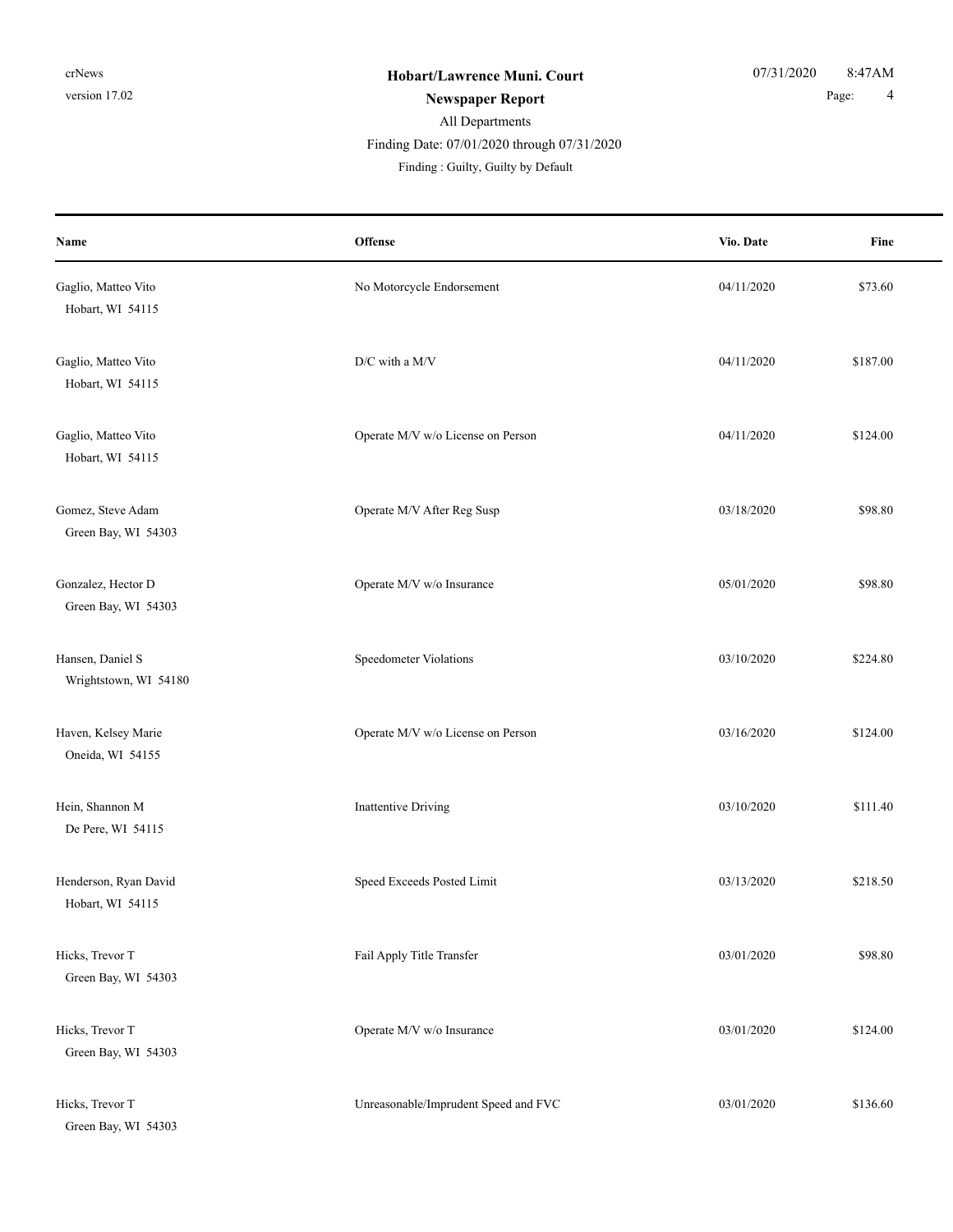# All Departments

Finding Date: 07/01/2020 through 07/31/2020

| Name                                        | Offense                              | Vio. Date  | Fine     |
|---------------------------------------------|--------------------------------------|------------|----------|
| Hicks, Trevor T<br>Green Bay, WI 54303      | No Motorcycle Endorsement            | 03/01/2020 | \$124.00 |
| Hicks, Trevor T<br>Green Bay, WI 54303      | Unreasonable/Imprudent Speed and FVC | 03/01/2020 | \$136.60 |
| Hinkens, Khloe Jo<br>Ashwaubenon, WI 54304  | Speeding on Freeway (70mph Limit)    | 03/14/2020 | \$124.00 |
| Hoffman, Mason Tyler<br>De Pere, WI 54115   | Speed Exceeds Posted Limit           | 04/12/2020 | \$149.20 |
| Hrabik, Alexis Jean<br>Hobart, WI 54155     | Operate M/V w/o Insurance            | 04/03/2020 | \$124.00 |
| Hummel, Jade Anna<br>Appleton, WI 54913     | Speeding on Freeway (70mph Limit)    | 03/15/2020 | \$199.60 |
| Jennings, Shirley Marie<br>Oneida, WI 54155 | Speed Exceeds Posted Limit           | 05/09/2020 | \$124.00 |
| Johnson, Nikki A<br>Oneida, WI 54155        | Speed Exceeds Posted Limit           | 03/11/2020 | \$98.80  |
| Jonet, Alec Michael<br>Sobieski, WI 54171   | Operate M/V w/o License on Person    | 04/11/2020 | \$124.00 |
| Jonet, Alec Michael<br>Sobieski, WI 54171   | Operate M/V w/o Insurance            | 04/11/2020 | \$73.60  |
| Jonet, Alec Michael<br>Sobieski, WI 54171   | D/C with a M/V                       | 04/11/2020 | \$187.00 |
| Jourdan, Jonas Edward<br>Oneida, WI 54155   | Operate M/V w/o Insurance            | 05/01/2020 | \$98.80  |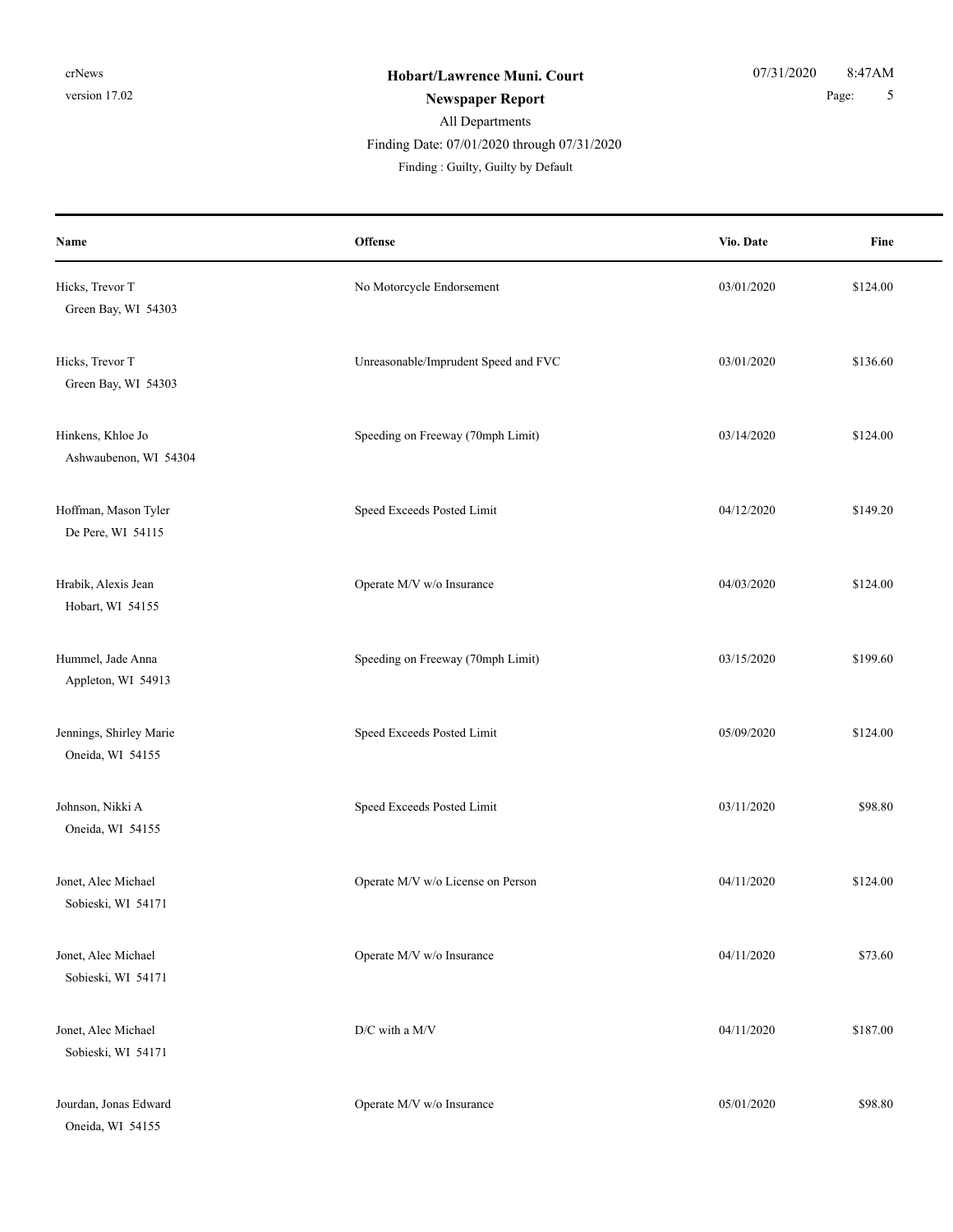| Name                                                 | Offense                              | Vio. Date  | Fine     |
|------------------------------------------------------|--------------------------------------|------------|----------|
| Karleski, Bradlee Shaun<br>Oshkosh, WI 54902         | Inattentive Driving                  | 05/04/2020 | \$111.40 |
| Karleski, Bradlee Shaun<br>Oshkosh, WI 54902         | Operating While Suspended            | 05/04/2020 | \$124.00 |
| Kilburn, Gary Lee<br>Ishpeming, MI 49849 2406        | <b>Inattentive Driving</b>           | 03/31/2020 | \$111.40 |
| Kocken, Jacob James<br>De Pere, WI 54115             | Underage Drinking Possess or Consume | 04/11/2020 | \$187.00 |
| Kohlbeck, Amber Marie<br>De Pere, WI 54115           | Speed Exceeds Posted Limit           | 05/13/2020 | \$174.40 |
| Kowalkowski, Elena Kathryn<br>Clintonville, WI 54929 | Speed Exceeds Posted Limit           | 03/18/2020 | \$124.00 |
| Krescanko, Daniel Lee<br>Appleton, WI 54911          | Operating M/V Under the Influence    | 03/01/2020 | \$944.50 |
| Krescanko, Daniel Lee<br>Appleton, WI 54911          | Deviating Designated Lane            | 03/01/2020 | \$98.80  |
| Krescanko, Daniel Lee<br>Appleton, WI 54911          | Operating with a BAC of 0.08 or more | 03/01/2020 | \$0.00   |
| Krueger, David Duane<br>De Pere, WI 54115            | Speed Exceeds Posted Limit           | 03/18/2020 | \$124.00 |
| Kussow, Garrett Thomas<br>Greenleaf, WI 54126        | Underage Drinking Possess or Consume | 04/04/2020 | \$187.00 |
| Larsen, Dakota Bradley<br>De Pere, WI 54115          | <b>Unsafe Backing</b>                | 03/31/2020 | \$98.80  |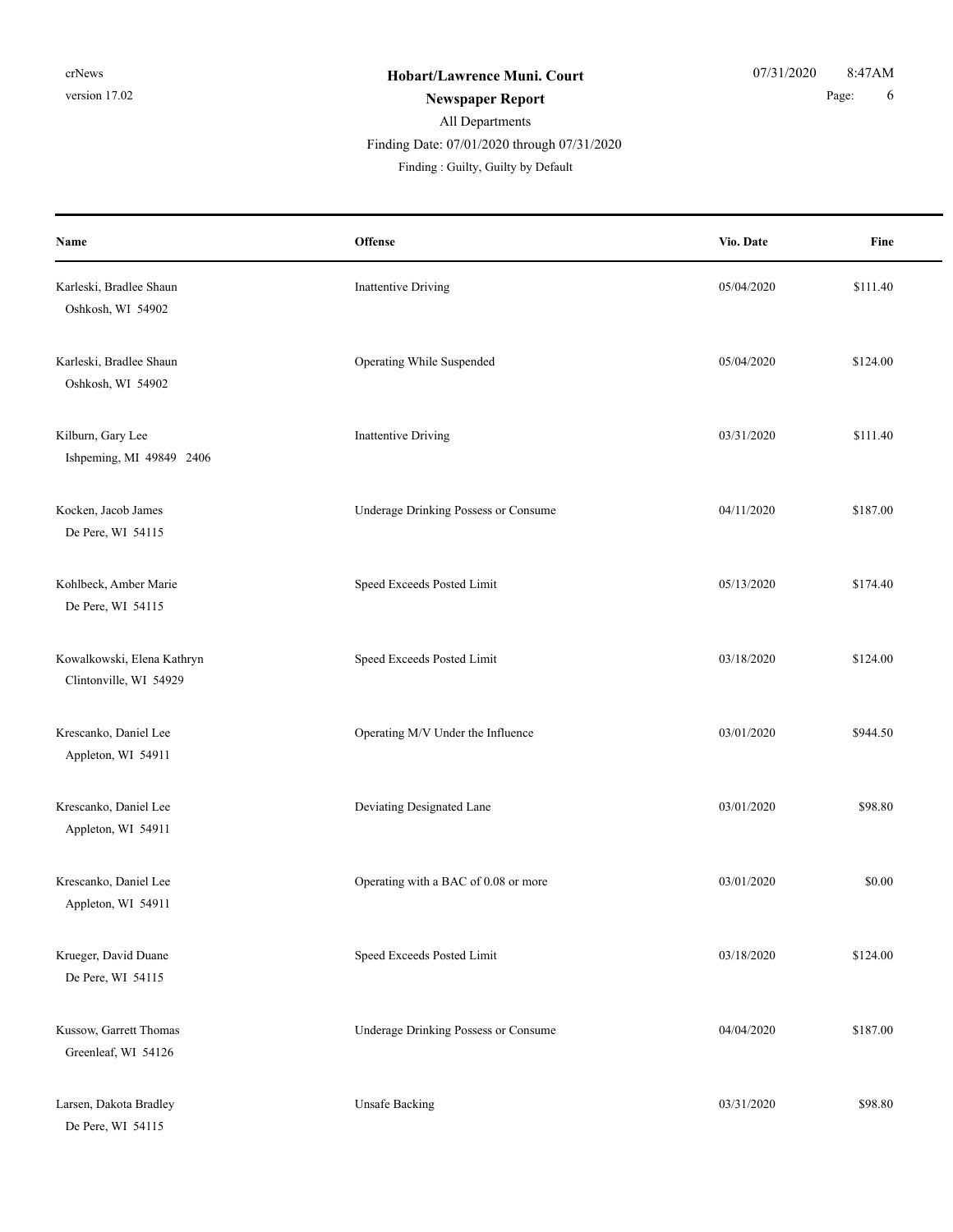| Name                                               | Offense                              | Vio. Date  | Fine     |
|----------------------------------------------------|--------------------------------------|------------|----------|
| Lee, Moua<br>Oneida, WI 54155                      | Non Registration of M/V              | 03/11/2020 | \$98.80  |
| Marino, Michael Alexander<br>Green Bay, WI 54301   | Speed Exceeds Posted Limit           | 04/02/2020 | \$149.20 |
| Meredith, Kasey Meegan<br>Kaukauna, WI 54130       | <b>Inattentive Driving</b>           | 03/20/2020 | \$111.40 |
| Metoxen, Jacob Daniel<br>Green Bay, WI 54303       | Operate w/o Valid License            | 03/13/2020 | \$124.00 |
| Mielke, Corey A<br>Seymour, WI 54165               | Speed Exceeds Posted Limit           | 03/18/2020 | \$98.80  |
| Minten, Tiffany Ann<br>Freedom, WI 54130           | Speed Exceeds Posted Limit           | 04/01/2020 | \$174.40 |
| Ness, Faith E<br>Seymour, WI 54165                 | Speed Exceeds Posted Limit           | 05/07/2020 | \$124.00 |
| Neville, Nicole Suzanne<br>Wrightstown, WI 54180   | Speed Exceeds Posted Limit           | 03/10/2020 | \$124.00 |
| Noack, Gabrielle Ann<br>Green Bay, WI 54303        | Speed Exceeds Posted Limit           | 03/19/2020 | \$98.80  |
| Novak, Daniel Edwin<br>De Pere, WI 54115           | Underage Drinking Possess or Consume | 04/11/2020 | \$187.00 |
| Olaez Nunez, Hugo Alejandro<br>Green Bay, WI 54302 | Speed Exceeds Posted Limit           | 04/15/2020 | \$149.20 |
| Padilla Romero, Jesus<br>Appleton, WI 54914        | Operate w/o Valid License            | 03/15/2020 | \$124.00 |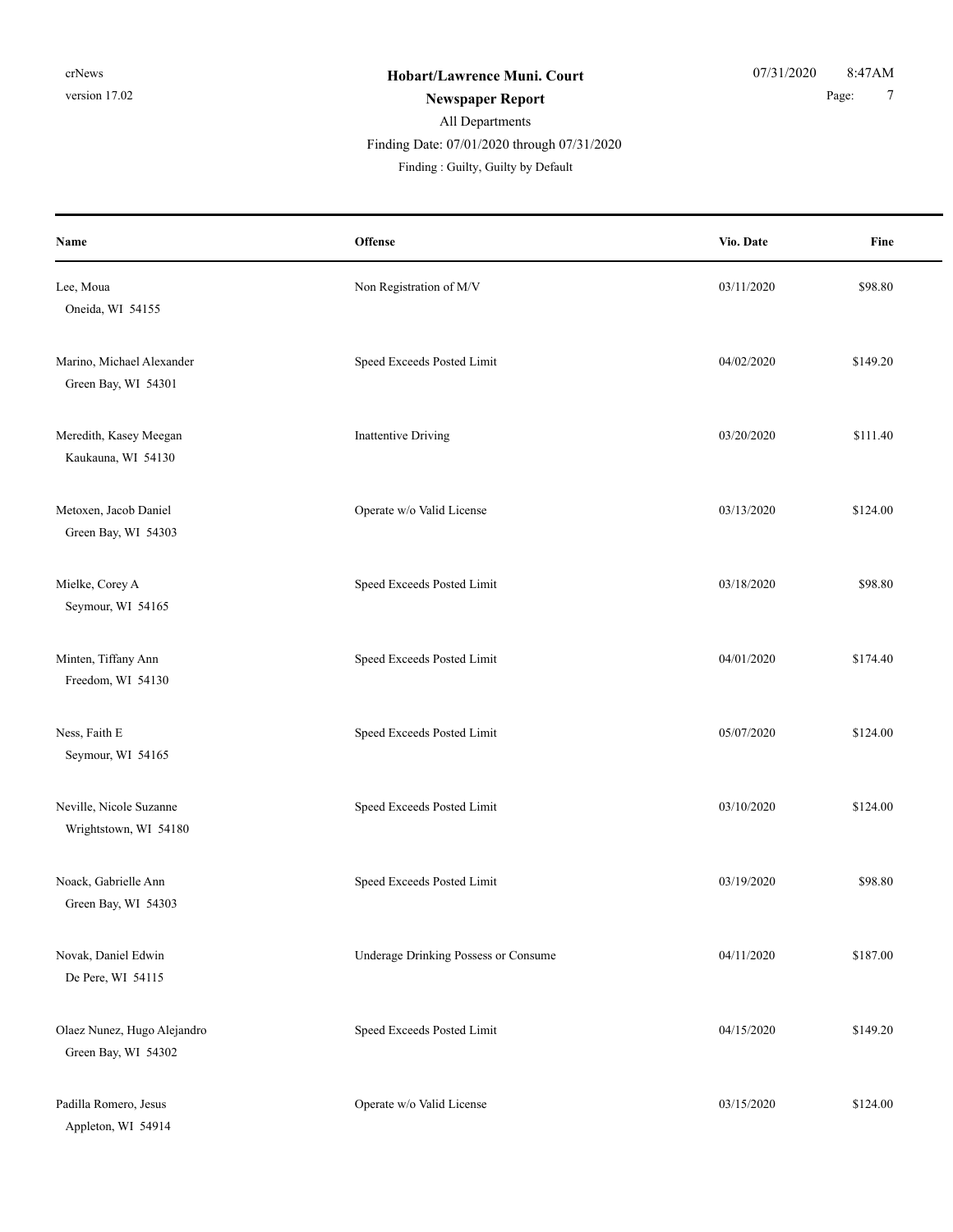| Name                                            | Offense                            | Vio. Date  | Fine     |
|-------------------------------------------------|------------------------------------|------------|----------|
| Padilla Romero, Jesus<br>Appleton, WI 54914     | Speeding on Freeway (70mph Limit)  | 03/15/2020 | \$124.00 |
| Parker, Darryl<br>Green Bay, WI 54303           | Speeding on Freeway (70mph Limit)  | 03/14/2020 | \$124.00 |
| Powless, Deacon Purcell<br>Seymour, WI 54165    | Operate M/V w/o Insurance          | 04/11/2020 | \$124.00 |
| Powless, Deacon Purcell<br>Seymour, WI 54165    | <b>Inattentive Driving</b>         | 04/11/2020 | \$111.40 |
| Powless, Deacon Purcell<br>Seymour, WI 54165    | Operating While Suspended          | 04/11/2020 | \$124.00 |
| Powless, Michael Shannon<br>Green Bay, WI 54313 | Operate M/V w/o Proof of Insurance | 05/09/2020 | \$124.00 |
| Powless, Michael Shannon<br>Green Bay, WI 54313 | Speed Exceeds Posted Limit         | 05/09/2020 | \$98.80  |
| Puyleart, Meghan Mae<br>Howard, WI 54313        | Failure to Stop                    | 06/05/2020 | \$98.80  |
| Raasch, Nathaniel L<br>Shawano, WI 54166        | Speedometer Violations             | 01/22/2020 | \$237.40 |
| Richmond, Kristofer Baron<br>De Pere, WI 54115  | Speeding on Freeway (70mph Limit)  | 03/14/2020 | \$199.60 |
| Rivera, Nelda Rae<br>Oneida, WI 54155           | Fail to FOllow Indicated Turn      | 03/11/2020 | \$98.80  |
| Robley, Alexa Brook<br>Green Bay, WI 54301      | Speeding on Freeway (70mph Limit)  | 05/03/2020 | \$174.40 |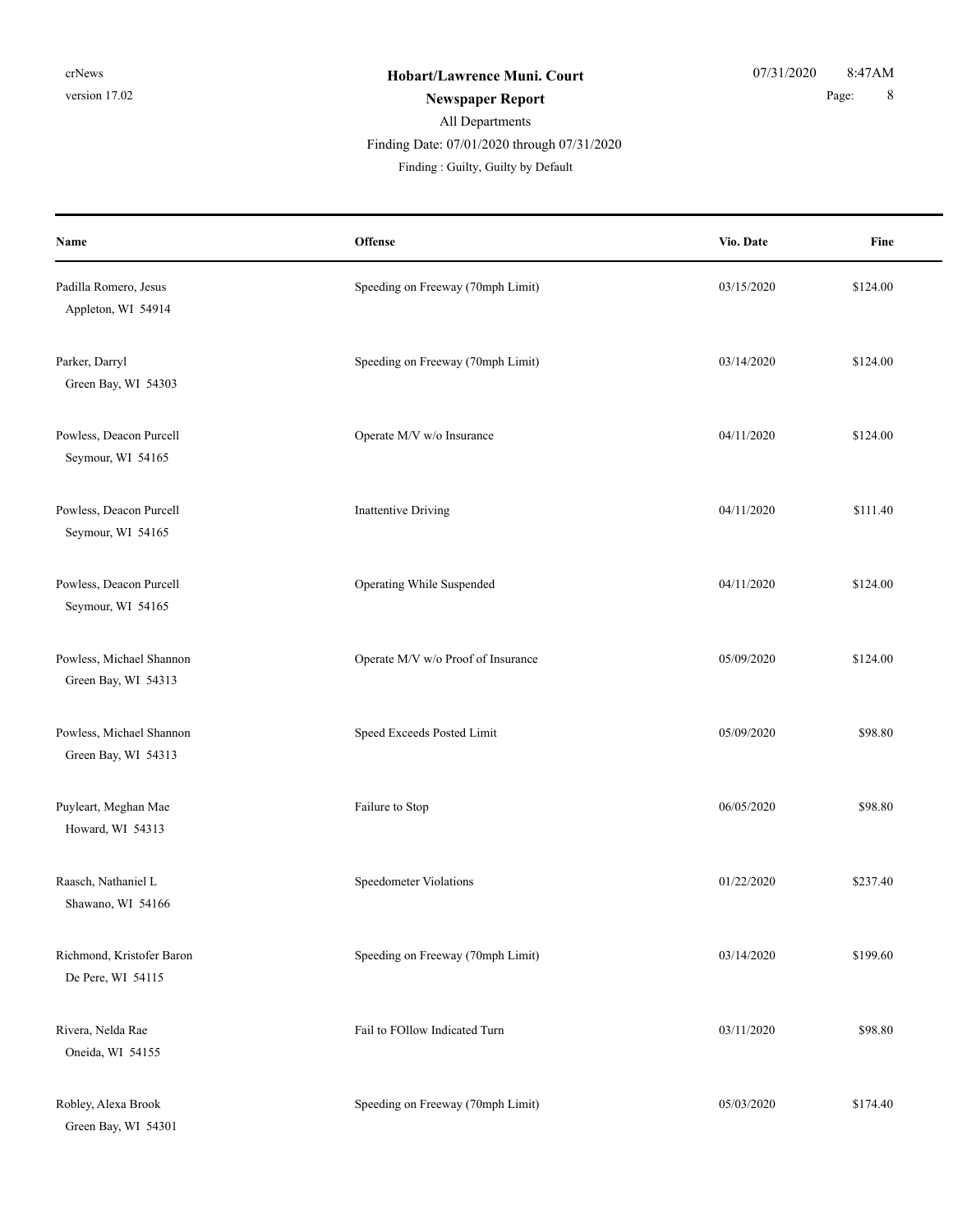| Name                                           | Offense                                  | Vio. Date  | Fine     |
|------------------------------------------------|------------------------------------------|------------|----------|
| Rodi, Meagan Marie<br>Hobart, WI 54155         | Speed Exceeds Posted Limit               | 03/13/2020 | \$124.00 |
| Rosales Esparza, Jesus<br>Green Bay, WI 54301  | Speed Exceeds Posted Limit               | 04/10/2020 | \$174.40 |
| Rotter, Matthew Gilbert<br>Green Bay, WI 54313 | Speedometer Violations                   | 03/16/2020 | \$224.80 |
| Saldana, James A<br>Green Bay, WI 54302        | Unreasonable/Imprudent Speed and FVC     | 03/24/2020 | \$136.60 |
| Saldana, James A<br>Green Bay, WI 54302        | Deviating Designated Lane                | 03/24/2020 | \$98.80  |
| Saldana, James A<br>Green Bay, WI 54302        | Failure to Report Accident               | 03/24/2020 | \$313.00 |
| Saldana, James A<br>Green Bay, WI 54302        | Hit & Run - Property Adjacent to Highway | 03/24/2020 | \$187.00 |
| Sandoval, Chad R<br>De Pere, WI 54115          | Open Burning Restricted                  | 04/17/2020 | \$124.00 |
| Schramm, Nicholas F<br>Seymour, WI 54165       | Speed Exceeds Posted Limit               | 05/08/2020 | \$98.80  |
| Schreiber, Richard Joseph<br>Hobart, WI 54155  | Operate M/V w/o Insurance                | 04/11/2020 | \$124.00 |
| Schreiber, Richard Joseph<br>Hobart, WI 54155  | Speed Exceeds Posted Limit               | 04/11/2020 | \$124.00 |
| Simmons, Leah Lynne<br>De Pere, WI 54115       | Speed Exceeds Posted Limit               | 03/18/2020 | \$149.20 |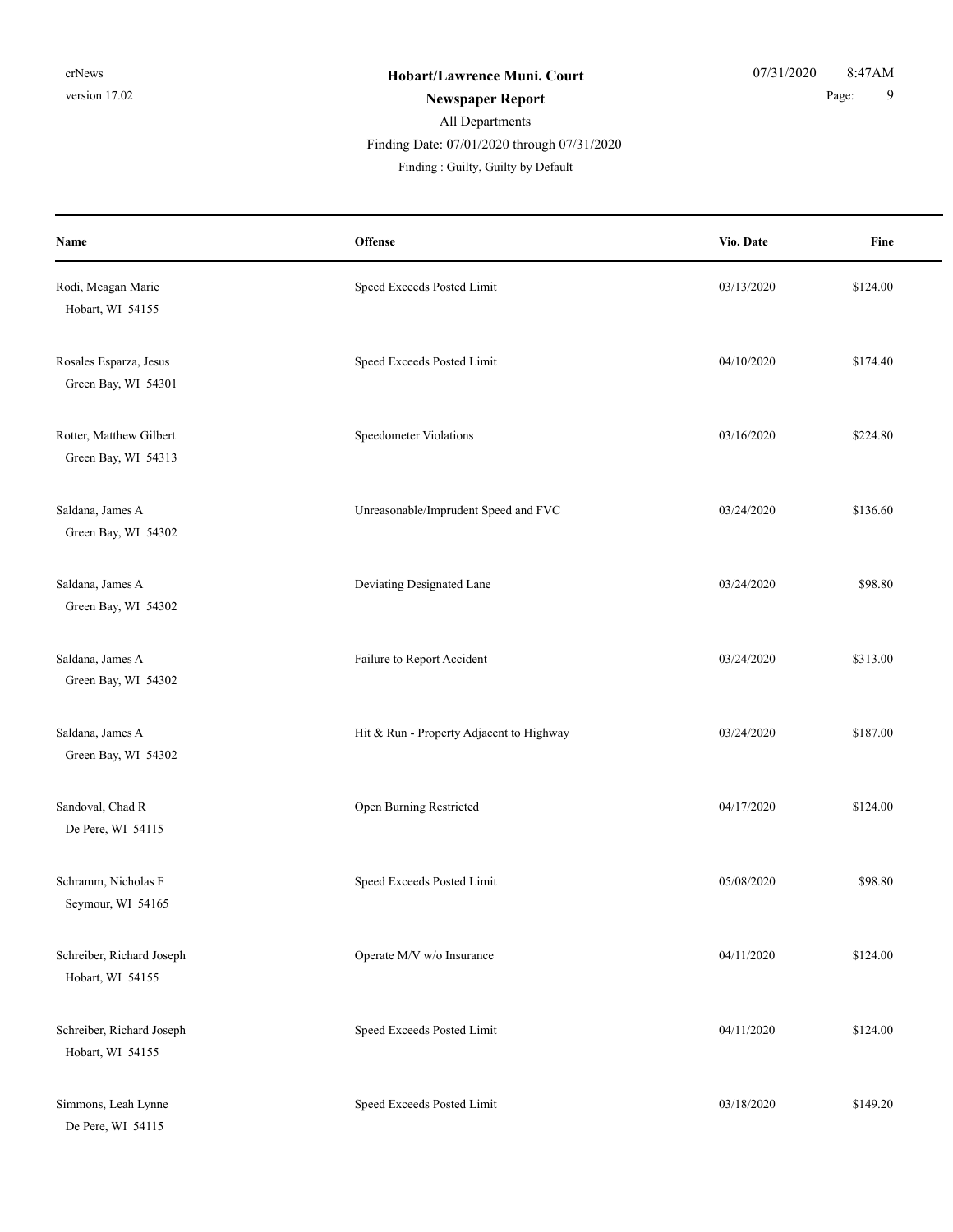| Name                                                | Offense                                 | Vio. Date  | Fine       |
|-----------------------------------------------------|-----------------------------------------|------------|------------|
| Simpson, Hunter Riley<br>Freedom, WI 54130          | Speed Exceeds Posted Limit              | 03/11/2020 | \$124.00   |
| Skenandore, Tanya M<br>Oneida, WI 54155             | Operate M/V After Reg Susp              | 03/22/2020 | \$98.80    |
| Stevens, Seagram Corby<br>Oneida, WI 54155          | Operate M/V w/o Insurance               | 04/30/2020 | \$124.00   |
| Stevens, Seagram Corby<br>Oneida, WI 54155          | Speed Exceeds Posted Limit              | 04/30/2020 | \$174.40   |
| Tengowski, Aidan Thomas<br>Hobart, WI 54155         | Disorderly Conduct with a Motor Vehicle | 03/02/2020 | \$187.00   |
| Terkildsen, Niels Ray<br>Green Bay, WI 54313        | Operating with a BAC of 0.08 or more    | 03/14/2020 | \$0.00     |
| Terkildsen, Niels Ray<br>Green Bay, WI 54313        | Operate w/o Valid License               | 03/14/2020 | \$124.00   |
| Terkildsen, Niels Ray<br>Green Bay, WI 54313        | Operating M/V Under the Influence       | 03/14/2020 | \$1,007.50 |
| Timm, Cullen Christopher<br>Green Bay, WI 54304     | Operate w/o Valid License               | 04/04/2020 | \$124.00   |
| Timm, Cullen Christopher<br>Green Bay, WI 54304     | Failure to Yield Right of Way           | 04/04/2020 | \$111.40   |
| Tveten, Christopher Douglas<br>De Pere, WI 54115    | Speeding on Freeway (65mph Limit)       | 03/17/2020 | \$136.40   |
| Vande Wettering, Greg Richard<br>Kaukauna, WI 54130 | Speed Exceeds Posted Limit              | 03/15/2020 | \$275.20   |